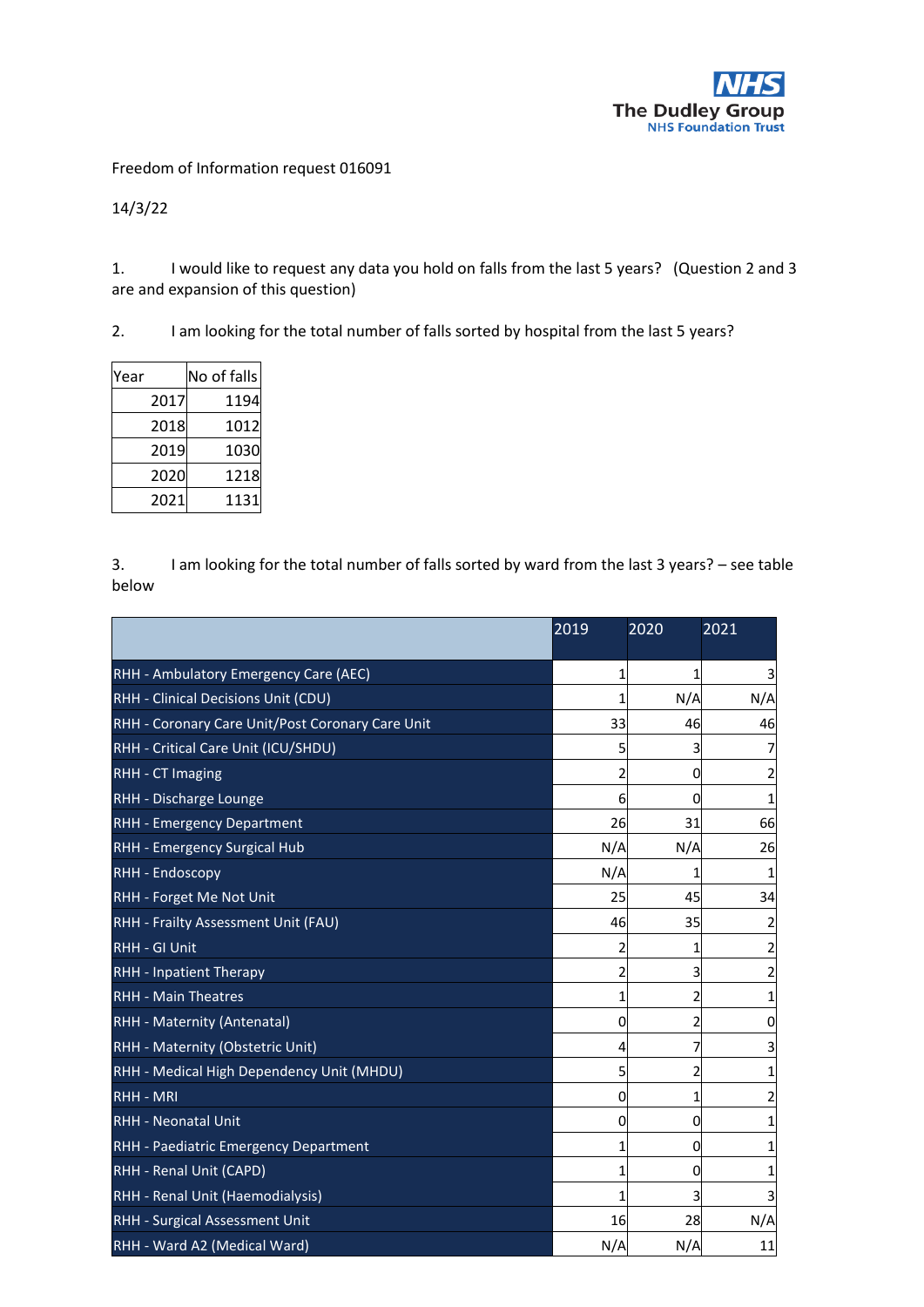| RHH - Ward AMU1 - Nursing                     | 138 | 169 | 139 |
|-----------------------------------------------|-----|-----|-----|
| <b>RHH - Ward B1</b>                          | 19  | 29  | 18  |
| RHH - Ward B2 (Hip)                           | 52  | 41  | 25  |
| RHH - Ward B2 (Trauma)                        | 38  | 42  | 34  |
| RHH - Ward B3                                 | 53  | 70  | 72  |
| RHH - Ward B4a (Stations 1 & 2)               | 26  | 28  | 35  |
| RHH - Ward B4b (Stations 3 & 4)               | 38  | 31  | 33  |
| RHH - Ward B6 (Frailty Short Stay)            | N/A | 14  | 44  |
| RHH - Ward C1a (Diabetes/Endocrine)           | 28  | 41  | 51  |
| RHH - Ward C1b (Renal)                        | 41  | 46  | 59  |
| RHH - Ward C2                                 | 3   | 8   | 12  |
| RHH - Ward C3 (Elderly Care)                  | 55  | 76  | 68  |
| RHH - Ward C4 (Haematology)                   | 36  | 34  | 33  |
| RHH - Ward C5a (Respiratory - Stations 1 & 2) | 42  | 39  | 28  |
| RHH - Ward C5b (Respiratory - Stations 3 & 4) | 33  | 39  | 37  |
| RHH - Ward C6                                 | 12  | 22  | 15  |
| RHH - Ward C7                                 | 62  | 86  | 96  |
| RHH - Ward C8                                 | 124 | 153 | 69  |
| RHH - X-Ray/Imaging                           | 0   | 2   | 1   |

## **Questions 2 & 3 – are for inpatients at Russells Hall Hospital**

4. Is there any Falls Prevention Equipment currently in use? If yes, who was the supplier?

- No, the Trust no longer purchase sensor alarms

5. I would also like to request NHS email addresses falls leads/groups within the trust? Or the person responsible for reducing the number of falls within the trust? - Fall prevention lead is Catherine Lane, The Dudley Group NHS Foundation Trust, Russells Hall Hospital, Dudley, West Midlands DY1 2HQ. Switchboard – 01384 456111

6. From the last 5 years on average how much does the trust pay out in compensation claims in relation to falls? - In the past 5 years we have identified 11 claims, 1 of which is still open. Therefore, of the 10 claims settled / closed within the last 5 years the Trust has paid out on average £16,000.

7. Can you also provide the number of patients that absconded from the wards and which wards were affected for the last 3 years? (absconded – a inpatient that has left a ward without informing a staff member, making them a missing person), see table below

|                                                  | 2019 | 2020 | 2021 Total   |                |
|--------------------------------------------------|------|------|--------------|----------------|
| Corbett - Orthopaedic and Fracture O/P Clinic    |      |      |              |                |
| Corbett - Theatres (Day Surgery Unit)            |      | n    |              | 3              |
| Podiatry                                         | 0    |      | U            |                |
| RHH - Ambulatory Emergency Care (AEC)            |      | 0    |              | 3              |
| RHH - Coronary Care Unit/Post Coronary Care Unit |      | 5    |              | 8              |
| RHH - Critical Care Unit (ICU/SHDU)              |      | 0    |              | $\overline{2}$ |
| <b>RHH - Emergency Department</b>                | 20   | 18   | 44           | 82             |
| RHH - Emergency Surgical Hub                     |      |      |              | 7              |
| RHH - Forget Me Not Unit                         | ი    | 3    | O            | 3              |
| RHH - Frailty Assessment Unit (FAU)              | ი    |      | O            | 1              |
| <b>RHH - General Surgery</b>                     |      | 0    | <sup>n</sup> |                |
| RHH - Maternity (Obstetric Unit)                 |      |      |              | 5              |